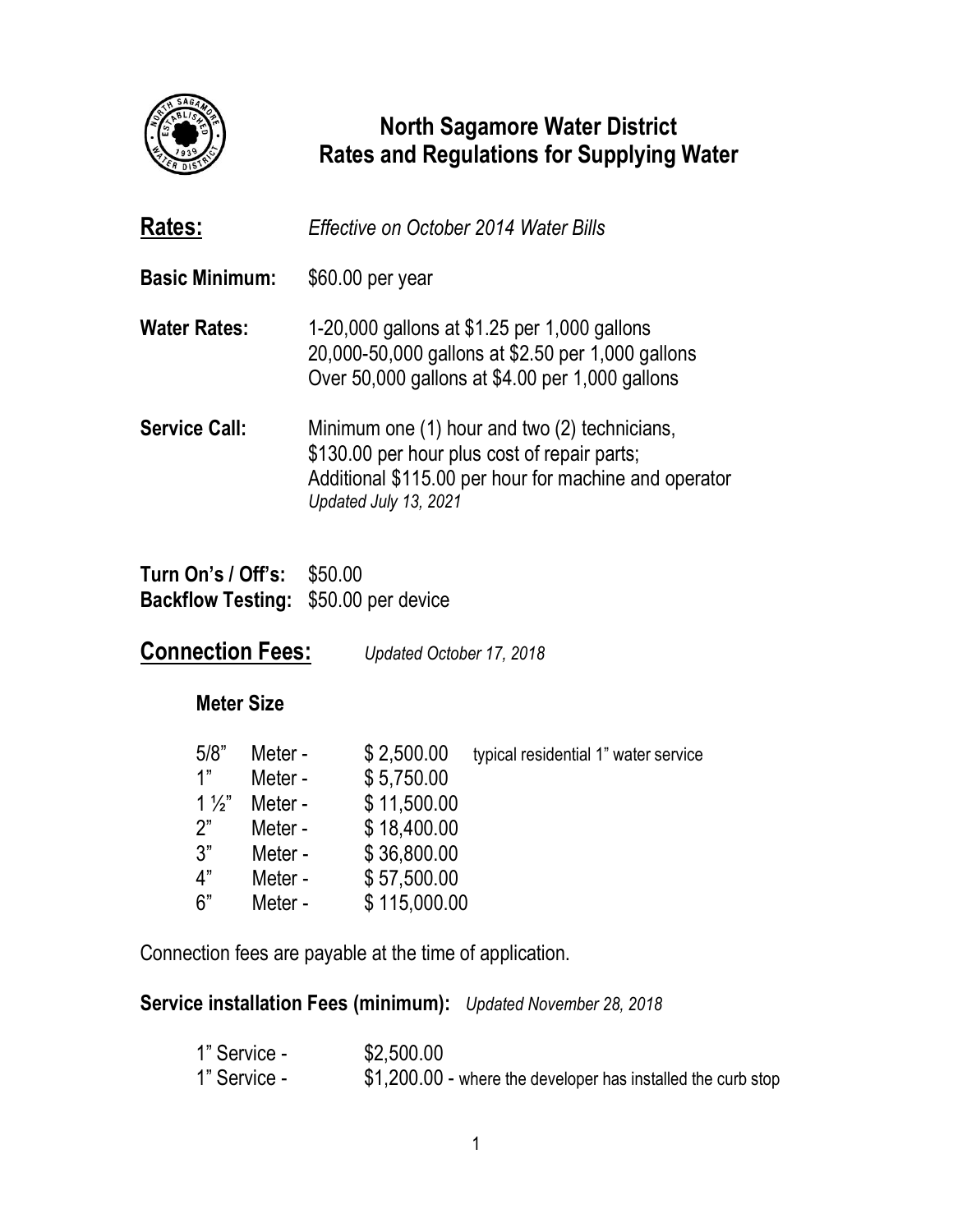| $1\frac{1}{2}$ " Service - | \$3,200.00                                                    |
|----------------------------|---------------------------------------------------------------|
| $1\frac{1}{2}$ " Service - | $$1.675.00$ – where the developer has installed the curb stop |
| 2" Service -               | \$3.625.00                                                    |
| 2" Service -               | \$2,100.00 - where the developer has installed the curb stop  |

Service Installation Fees are payable at the time the water service is turned on to the property and the meter is installed.

The above minimum charge covers: tap of main, cost of materials and labor to the lot line, and cost of cellar valve. The installation of the water service from the lot line to the cellar valve is the responsibility of the owner and must meet District specifications. The connections at the lot line and cellar valve will be made by District employees who will also install a meter. A minimum fee of \$100.00 is to be charged for a temporary service plus a meter will be installed and the amount of water used for this temporary service will be charged.

## **Fire Service Connection Fees (unmetered):**

**Initial Review:**  $$300.00 -$  includes internal plan review, fire flow testing and inspection of installation. All engineering is done by the applicant.

| $2" -$ | \$180.00  |
|--------|-----------|
| 4" -   | \$360.00  |
| ٬ –    | \$648.00  |
| $R" -$ | \$1080.00 |
|        |           |

## **Regulations:** *Updated July 13, 2021*

- 1. Applications for water service with proof of ownership must be in the hands of the Commissioners 30 days prior to action by the Board. Forms may be obtained at the Office. If application is made for more than a single unit on a single lot, subdivision regulations will apply. No permit will be granted unless property fronts a main. Approved applicants will be valid for 2 years.
- 2. A two-week notification is needed for installation at which time the installation charge must be deposited with the District Collector. Costs in excess of deposit must be paid in full before water is turned on.
- 3. Connection at the curb stop will be made with Polyethylene pipe-tubing or copper tubing of proper size at a five foot depth or better. The service is to be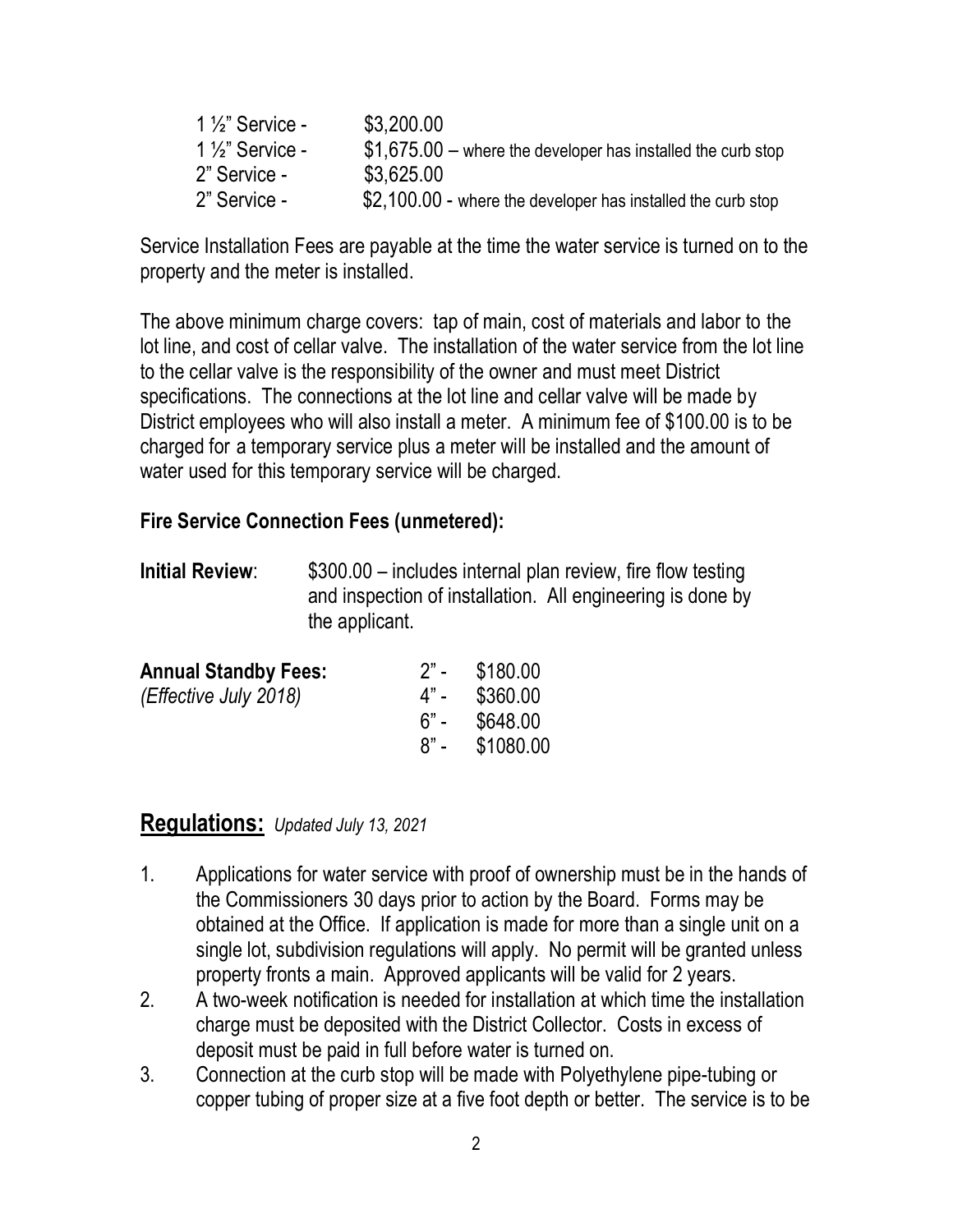installed under supervision of the District's employees. Services will not be installed when the ground is frozen.

- 4. The Water District Board reserves the right to specify the size and type of pipe and meter dependent upon requirements that may be made upon them by fixtures installed on consumer's premises.
- 5. If needed, a pressure increasing system to provide fire flow or other requirements will be the responsibility of the owner.
- 6. All services will be metered. A meter will be purchased, installed and maintained by the District and shall not be removed or disturbed by others. All meters larger than 5/8 inch will be purchased by the owner.
- 7. In no event will water be supplied to any premises where, through any fixtures or any connection, there is a possibility of mingling the water furnished by the District with water from any other source.
- 8. District agents may enter any premises supplied with water by the District at all reasonable hours to examine the water pipes, meters and other fixtures; to install or read meters and to turn on or shut off water. Owners will be previously notified of the intention to install meters. It will be the responsibility of the owner to notify caretakers of such intention.
- 9. The Water District employees may at any time shut off water for the purpose of making repairs or changes in piping system or for any other necessary purpose, and may also shut off water upon failure of consumers to observe the regulations as well as failure to pay water bills or service charges. The District shall not be liable for damage caused by shutting off water, for damage caused by any variations in pressure, or loss of water through damaged meters as aforesaid. Notice of intention to shut off water will be given whenever predictable.
- 10. Bills will be rendered bi-annually. All bills are due and payable 30 days from billing date. Charge for usage will be billed in January and July and/or at the time of sale of property. Water will be shut off when bills are over 60 days in arrears. Consumers whom the records show to be repeatedly delinquent will be required to pay in advance.
- 11. If a water service has to be repaired or replaced from the curb stop to the meter, the work will be done by the owner, but only approved water works material may be used and the work must be inspected by a representative of the District before the pipes are covered. Property owners will have ten (10) days from the date the leak is discovered to repair or replace a broken water service on their property. Any property owner requesting to relocate a water service owned by the District must pay the current Service Installation Fee.
- 12. The District office shall be notified of sale or transfer of property. Bills will be rendered to the known owners who will be held liable for the bill. In no case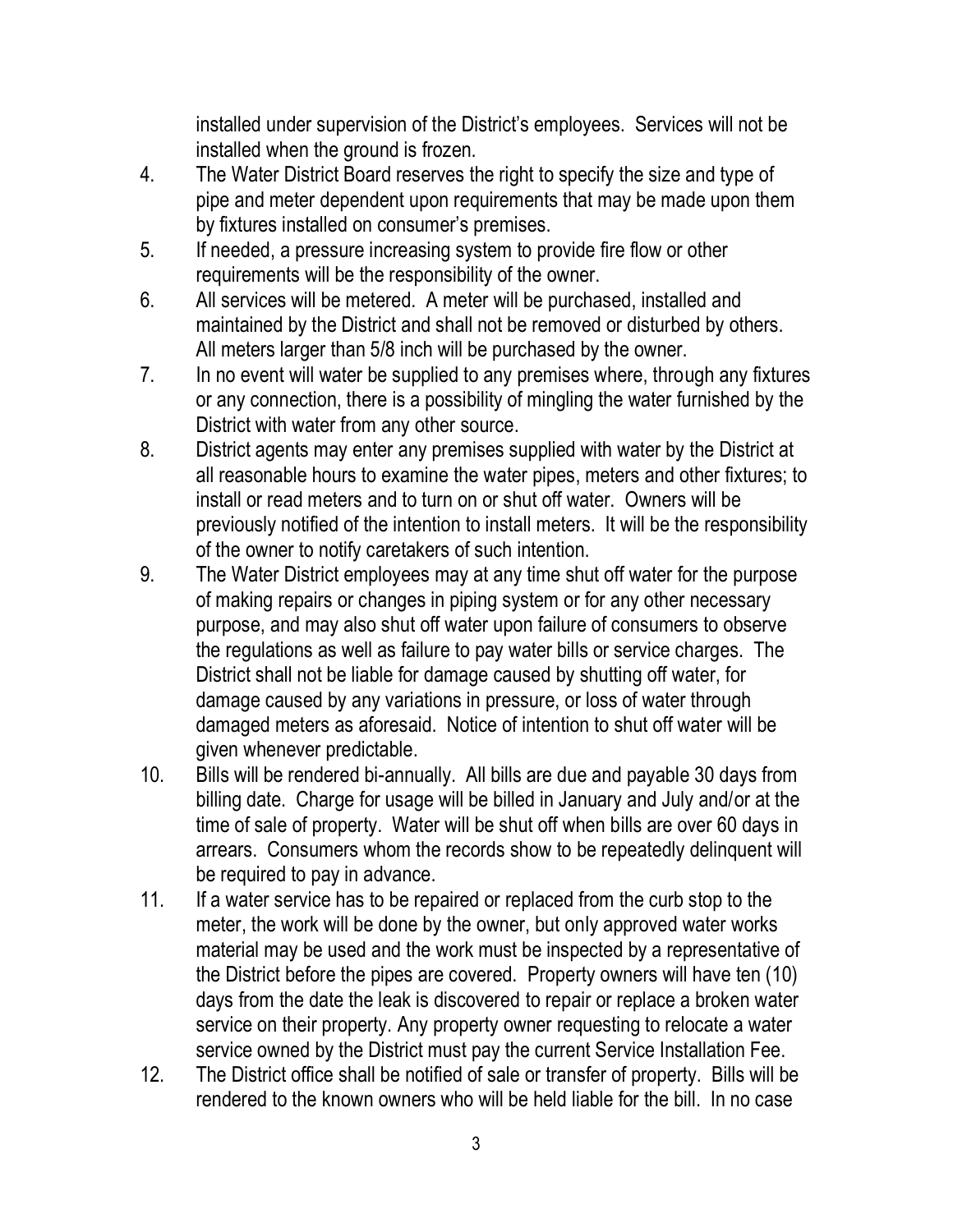will the District make any adjustment due to change of agent to remove meters and shut off water of all seasonal properties in the ownership.

- 13. The District office shall be notified by the owner or his authorized agent to remove meters and to shut off water of all seasonal properties in the fall of each year and to replace the meter and turn on the water in the spring. Advance notification of two weeks is necessary. Provision must be made for access to remove or install the meter and check cellar valve. Unprotected meters not removed from the premises when houses are closed for the season are retained at property owner's risk. Replacement of a damaged meter will be charged at cost plus labor. Curb stop shut off or turn on shall be done only by an employee of the District.
- 14. Meter readings are done bi-annually by the District however it is ultimately the responsibility of the property owner to notify the District if their meter has not been read to either schedule an appointment or to call in the reading.
- 15. Office hours of the North Sagamore Water District are Monday through Friday, 7:30 AM to 4:00 PM at 14 Squanto Road, PO Box 133, Sagamore Beach, MA 02562. The office telephone number is (508) 888-1085.
- 16. The District shall not be held liable when providing a new service on private property with any repairs necessary to underground utilities and/or road repair (paving and/or flowable fill) as a result of this new service. All costs will be the sole responsibility of the applicant.
- 17. The cellar valve installed at the time of a new service installation will be warrantied for a period of ten (10) years after which time replacement or repair of the valve will be the responsibility of the property owner.
- 18. The District will not be liable for the repair or replacement of any hardscape, planting or structure within the water main layout, water service layout or hydrant layout that is damaged as a result of the construction or repair of the distribution system, with the exemption of grass, mulch and asphalt paving not pertaining to District Regulation # 16 (new services).
- 19. If rental equipment is needed for road crossings for 1  $\frac{1}{2}$ " and 2" taps, the applicant will be responsible for the additional costs.
- 20. Water Connections Larger than 2": Any water service larger than two inch (2") shall be the responsibility of the applicant to install and maintain at their expense from the tap to the building. If there is a leak within the road layout and/or water main easement on a private water service larger than two inch (2"), the District may perform the repair and bill the owner for parts and labor in accordance with NSWD Rates and Regulations. This regulation shall pertain to domestic and fire service connections.
- 21. District customers who do not respond to written requests and/or do not allow District personnel to replace meters, inspect meters or perform cross